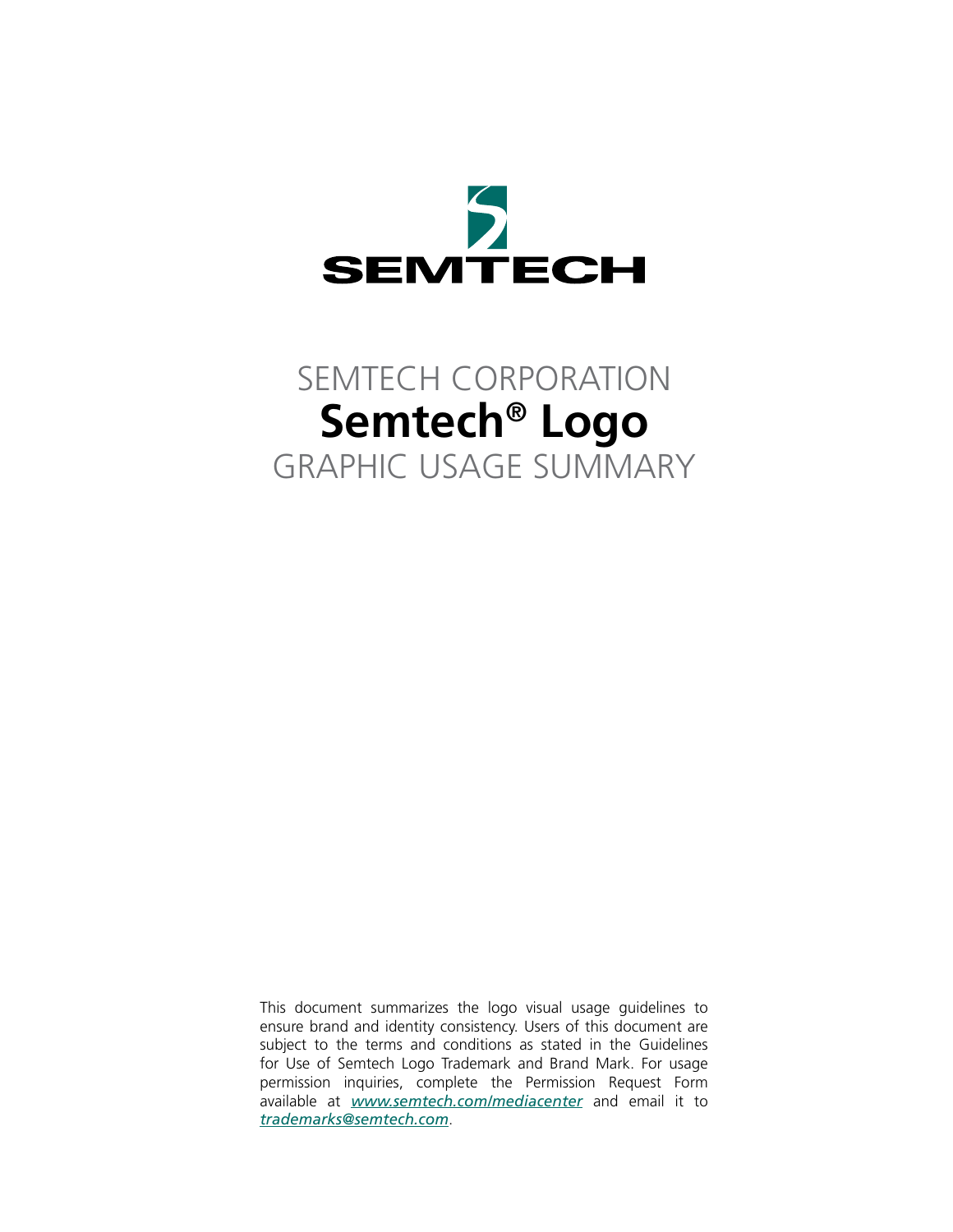### **OVERVIEW**

Semtech Corporation has received worldwide recognition for the quality of its products and services to the industry.

The Corporation's most prominent symbol is its logo as it represents its identity. When the logo is used appropriately and consistently, it provides a visual expression of the Corporation's commitment to quality and service. The Corporation's logo is the basis for the entire visual identity system of the Semtech Corporation.

The following is a short summary on the usage of the Semtech Corporation official logo. To learn more or request permission for usage, please visit the Semtech website at *www.semtech.com/mediacenter* or email *trademarks@semtech.com*.

#### **GENERAL USAGE**

The logo should always be used in its entirety, never redrawn, re-typeset, or recreated in any way. The logo is based on an adaptation of official fonts and no attempt should ever be made to replicate it by using any other font. The logo is treated always as a single element. To ensure recognition and effectiveness, it must be surrounded by open spacing, equivalent to the height of the 'S' icon on all sides in order to prevent the logo from being inadvertently linked with an improper element. No background can interfere with the clarity of the logo (see examples on page 4 of this document).

#### **COLORS**

Colors Semtech Corporation has two official colors

#### **GREEN:**

RGB – 0, 102, 91 CMYK – 100, 35, 65, 22 HEX – #00665b PANTONE 329 CVC

#### **BLACK:**

 $RGB - 0, 0, 0$ CMYK – 0, 0, 0, 100 HEX – #000000 PANTONE Black CVC



color



black







Black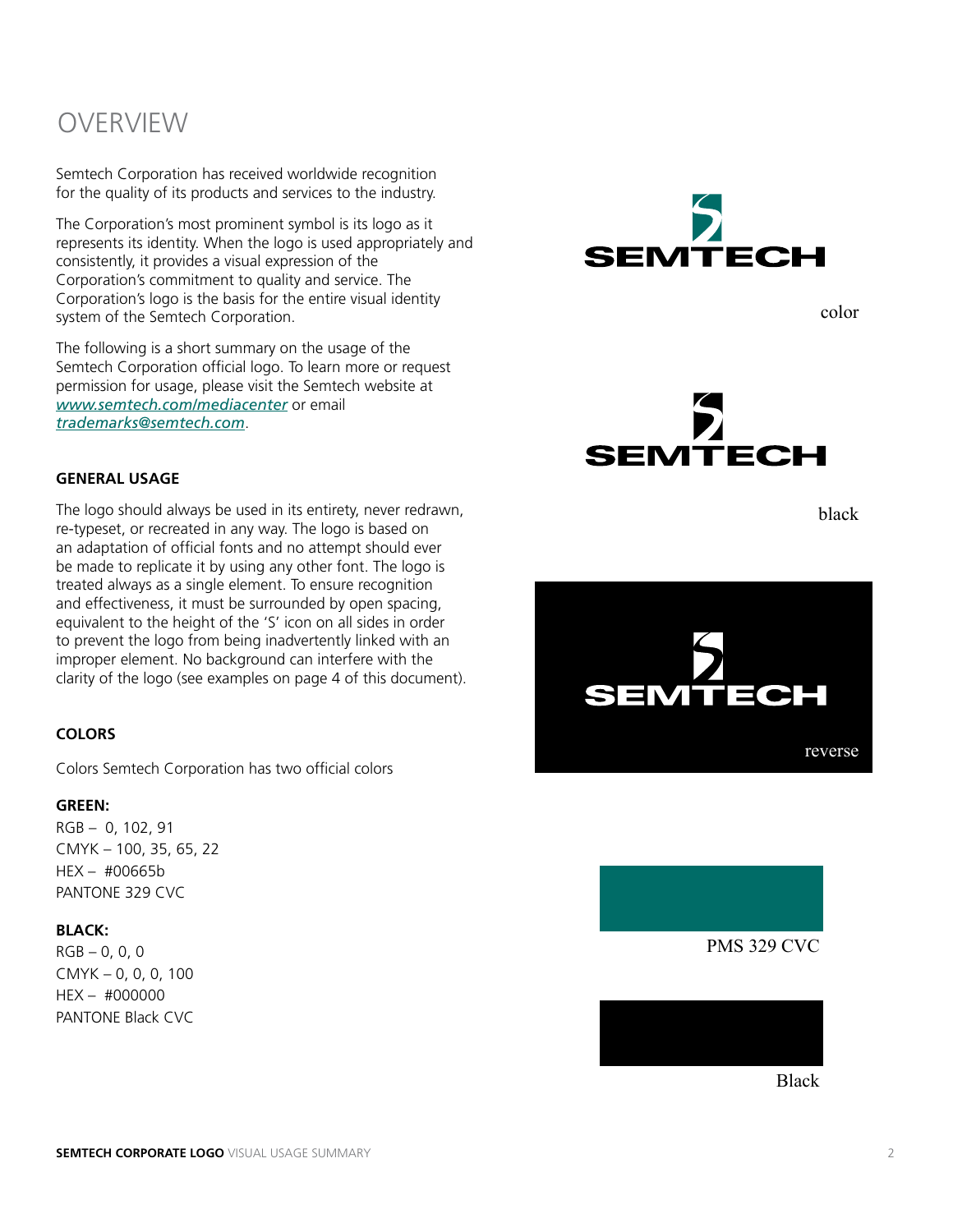### USAGE GUIDELINES

Always view PDF of these Brand Standards at 100% for proper reference.

#### **OFFICIAL CORPORATE LOGO**

This is the standard logo and the primary logo used in all communications.



SEMTECH

#### **HORIZONTAL CORPORATE LOGO**

This is an alternative to the standard logo and used when space restrictions do not allow the use of the standard logo.

#### **MINIMUM SUROUNDING SPACE**

It is important that there be sufficient amount of blank space surrounding the logo. There should not be any element, including type, imagery or page edges in this space. To ensure this, a buffer zone the size of the "S" icon is requiried on all four sides.

When used in multi-level partnerships, the Semtech logo may be placed in line with other partner logos in situations when responsibility is shared.

**Equal visual prominence** must be shared with all logos. If Semtech is the lead organization, then its logo should appear first.

#### **MINIMUM SIZE**

The minimum logo size requirements is 1"x 0.3" (25.4mm x 7.62mm) for high quality print and 1.5" x 0.45" (38mm x 11.4) for newspaper print and 125 pixels x 38 pixels for web. Smaller sizes will not reproduce clearly and are therefore are not permitted.







1" x 0.3" high quality print 125 pixels x 38 pixels web



1.5" x 0.45" newspaper print